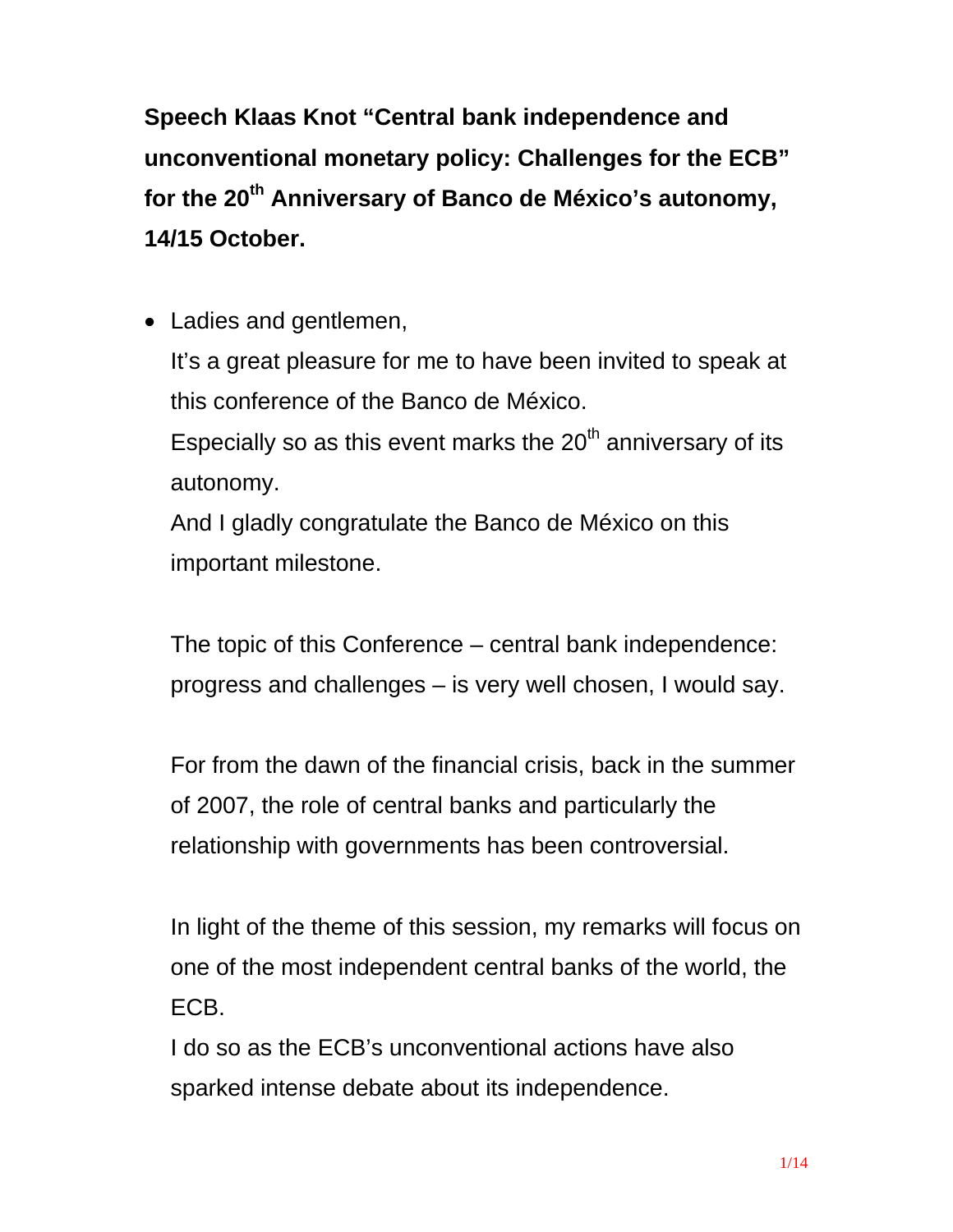The main question I try to address is how the ECB should respond to today's complex and challenging environment in which its independence could be at risk.

• I would like to start off my remarks by reminding people the long-standing wisdom that it is imperative to protect central bank independence.

Already in the early  $19<sup>th</sup>$  century, the economic theorist David Ricardo explained why it wasn't a good idea to entrust governments with the power to issue paper money. For governments, he argued, would almost certainly abuse this power.

For instance, if circumstances compelled them to create money, such as at times of war.

Instead, Ricardo reasoned, central banks must be governed by individuals who should be "*entirely independent*" of the government, and who "*should never, on any pretence, lend money to the Government, nor be in the slightest degree under its control or influence*".

 Clearly, Ricardo's original ideas are still valid today, for most of the world's major central banks enjoy a substantial degree of independence.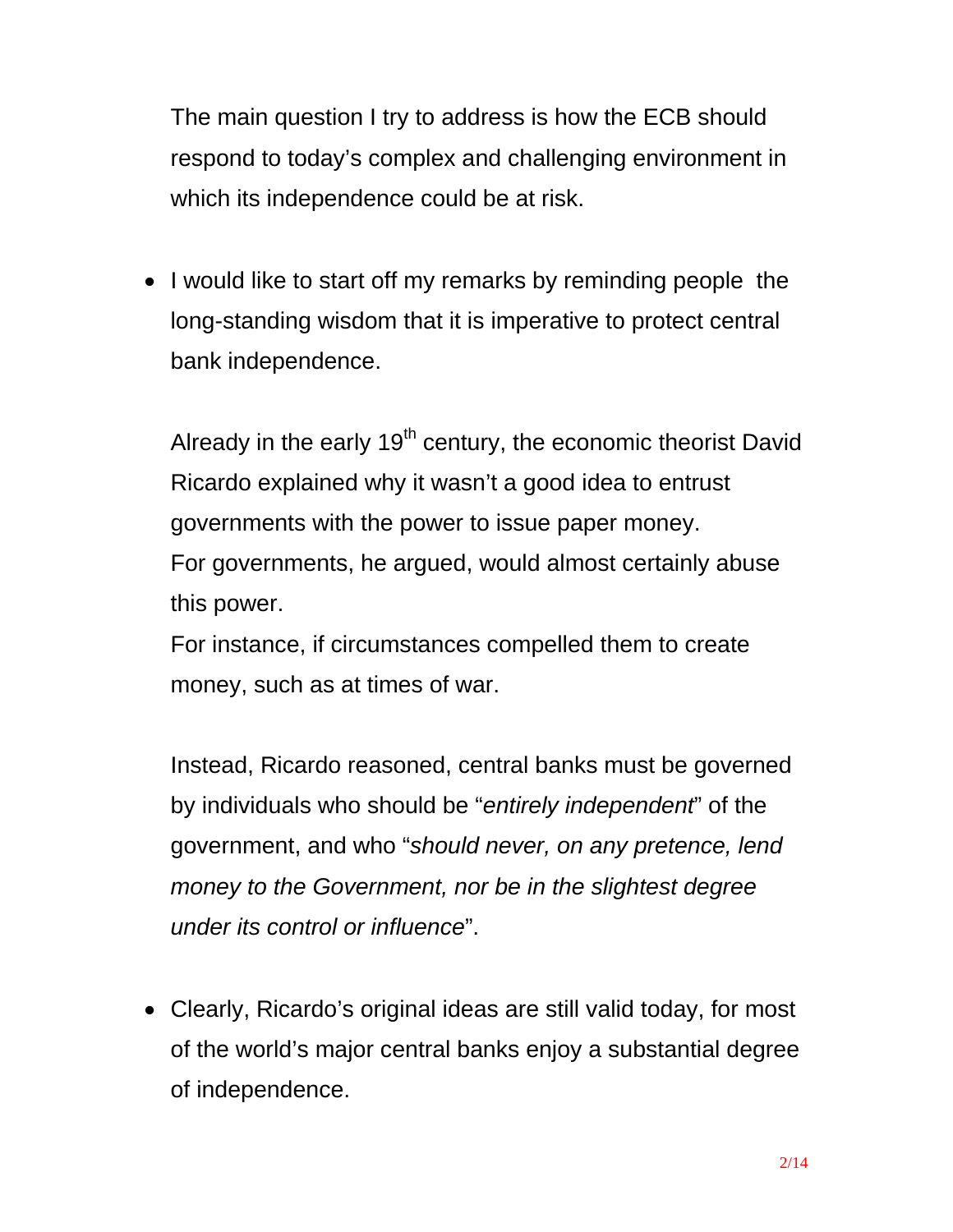In fact, it is generally undisputed that central bank independence is the way to protect governments against the temptation to misuse monetary policy for short-term goals….. ….for example, by creating sudden inflation to ease budget pressures.

By granting monetary policy to the discretion of an independent central bank, the focus can be on long-run stability.

Research has also shown that independence enables central banks to run more credible monetary policy, making it "easier" to achieve their goals.

A final merit of central bank independence, especially relevant in the current juncture, is the scope it creates for unorthodox measures during crisis periods.

In fact, the greater a central bank's independence and credibility in normal times, the greater its flexibility and credibility to engage in unconventional monetary policy during critical times.

Thus, during crises, an independent central bank has much more flexibility to take actions that might otherwise fuel inflationary fears.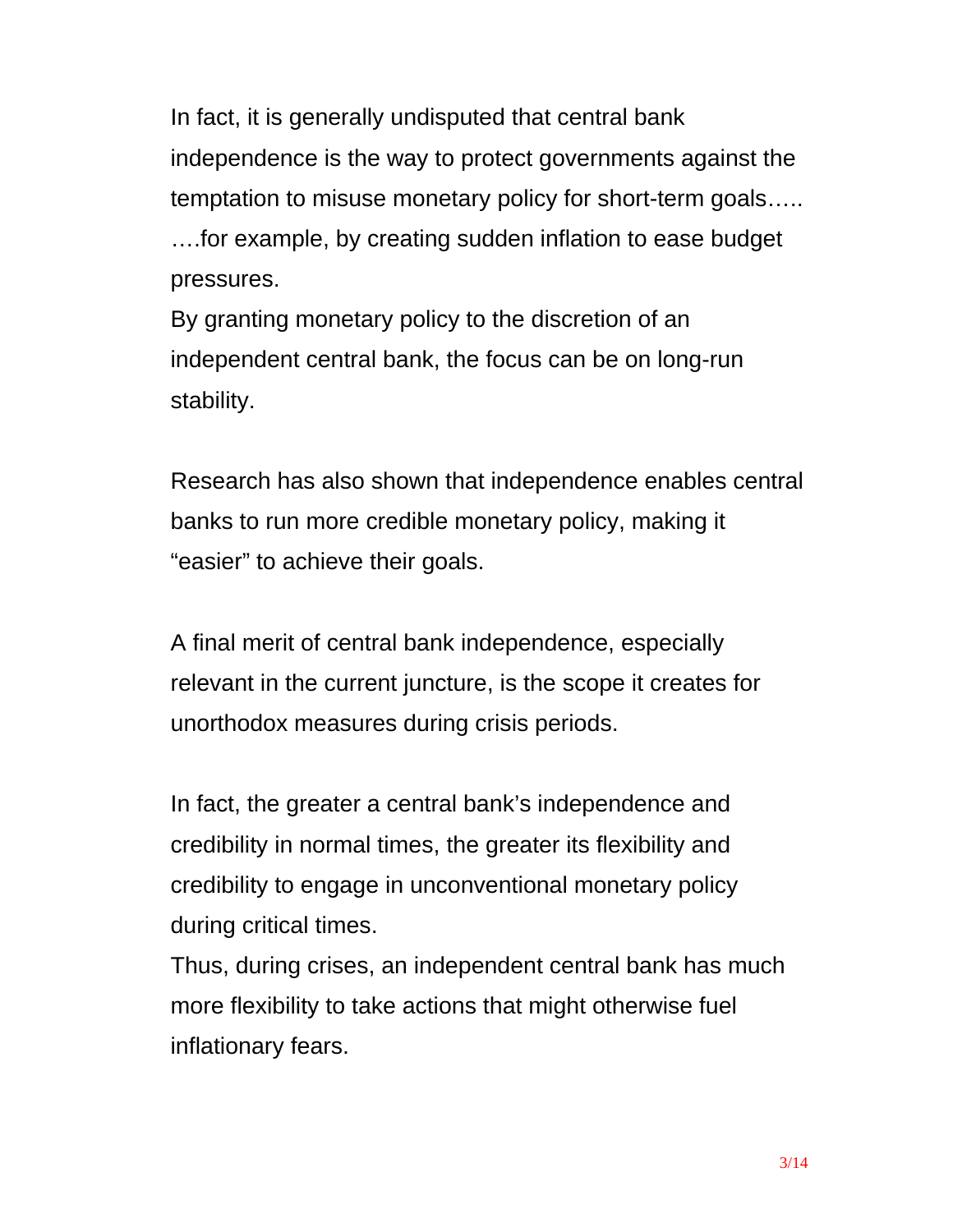• This brings me to the essence of this session. Much of the current controversy surrounding central bank independence is related with central banks' ability to engage in unconventional monetary policy.

As many have argued, their large-scale purchases of financial assets and other unorthodox measures have taken central banks into "unchartered waters" and explicitly challenged the notion of central bank independence.

The unprecedented expansion of central banks' balance sheets since the start of the crisis is certainly revealing. It shows that central banks' balance sheets are becoming more and more exposed to economic risk and political pressure.

Eventually, this may result in a substantial amount of negative capital in a central bank's balance sheet.

This is undesirable, because it could undermine a central bank's credibility and independence.

On the one hand, a government guarantee to cover potential losses would protect a central bank's financial position.

But, if the government has to invoke this guarantee, the fiscal dimension of monetary policy becomes very visible, and the previously solid line between fiscal and monetary policy will be blurred.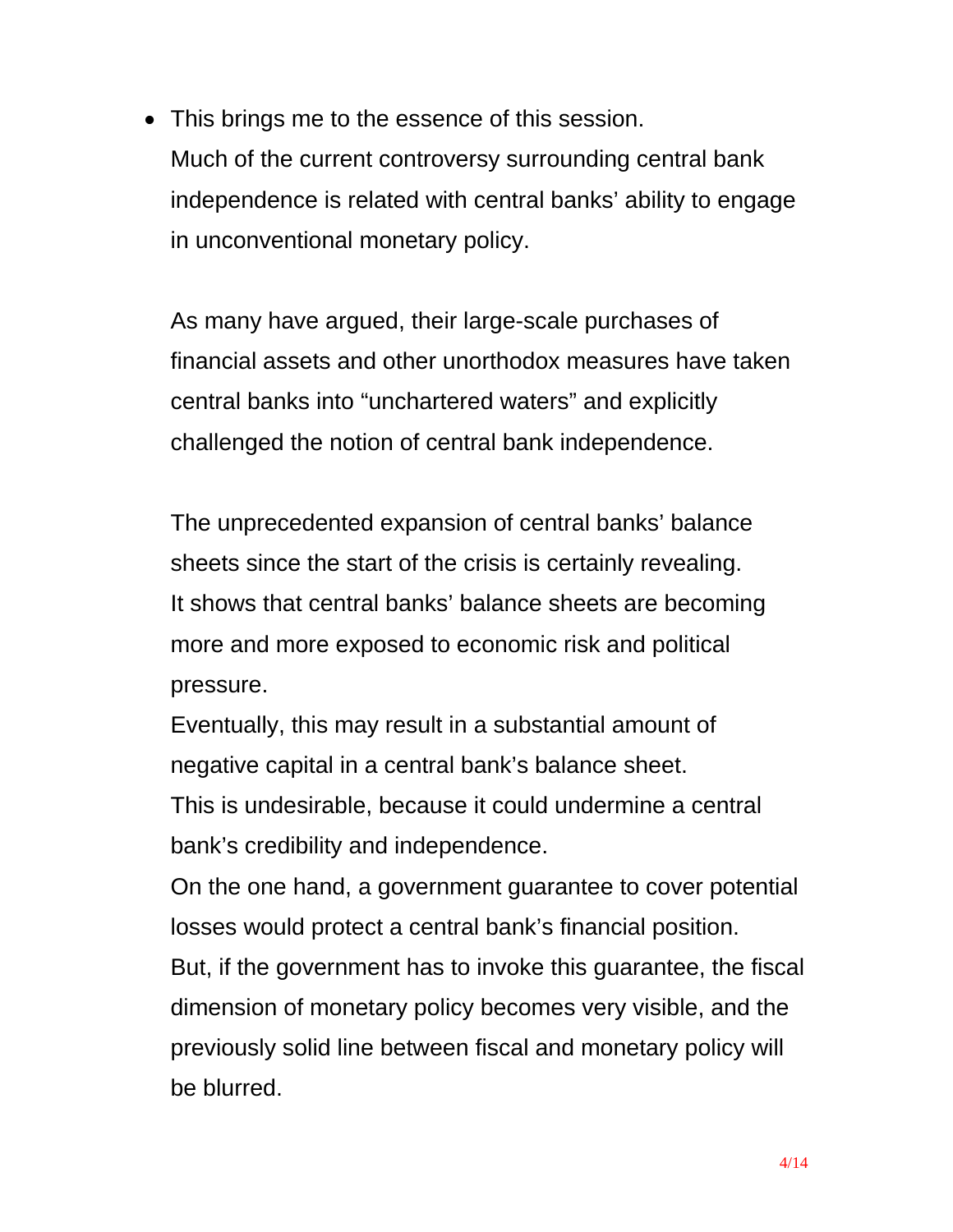• An additional concern for central banks is that unconventional monetary policy increasingly comes with some sense of "public unease" about the role central banks play.

While the majority of the public doesn't understand the way central banks operate, many consider central banks at the same time as the only player with room for maneuver. The fact that criticism of central banks is creeping more and more into the mainstream debate – whether or not this is justified – implies that the public is looking increasingly critically at central banks.

While this may not put central banks' independence or room for maneuver immediately at risk, it does signify that central banks may need to step up their efforts on transparency and accountability. This is a topic I will return to later.

• Now I would like to turn to how central banks should operate in this more complex and challenging environment with a particular focus on the ECB.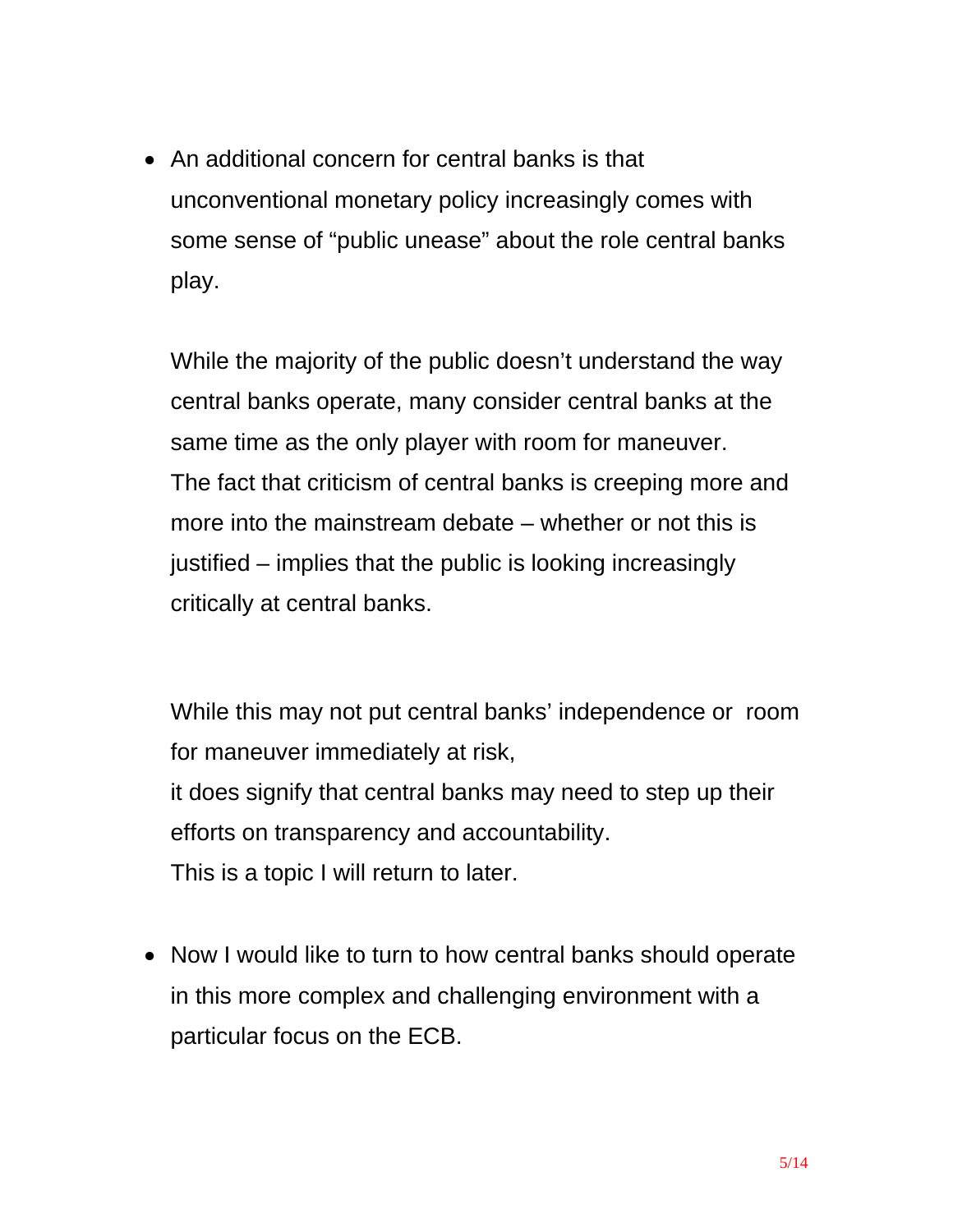In my view, there are six points of special interest for the ECB, which I will deal with in the remainder of my remarks.

- To start with, it is imperative that the ECB sticks to its mandate to maintain price stability over the medium term. This, despite the many calls to widen its mandate to explicitly include financial stability considerations and/or domestic employment goals.
- In theory, delegation of a task to an independent authority is more acceptable
	- > when the delegated task is clearly specified and has no overlap with other policy tasks;
	- > when there are relatively few distributional implications;
	- > and when a clear-cut measure of accountability can be achieved.

These conditions are largely satisfied when monetary policy is primarily geared at achieving price stability. Especially if we compare this with monetary policy disciplined by a dual mandate, which is – in Volcker's words (2012) – "*operationally confusing and ultimately illusionary*".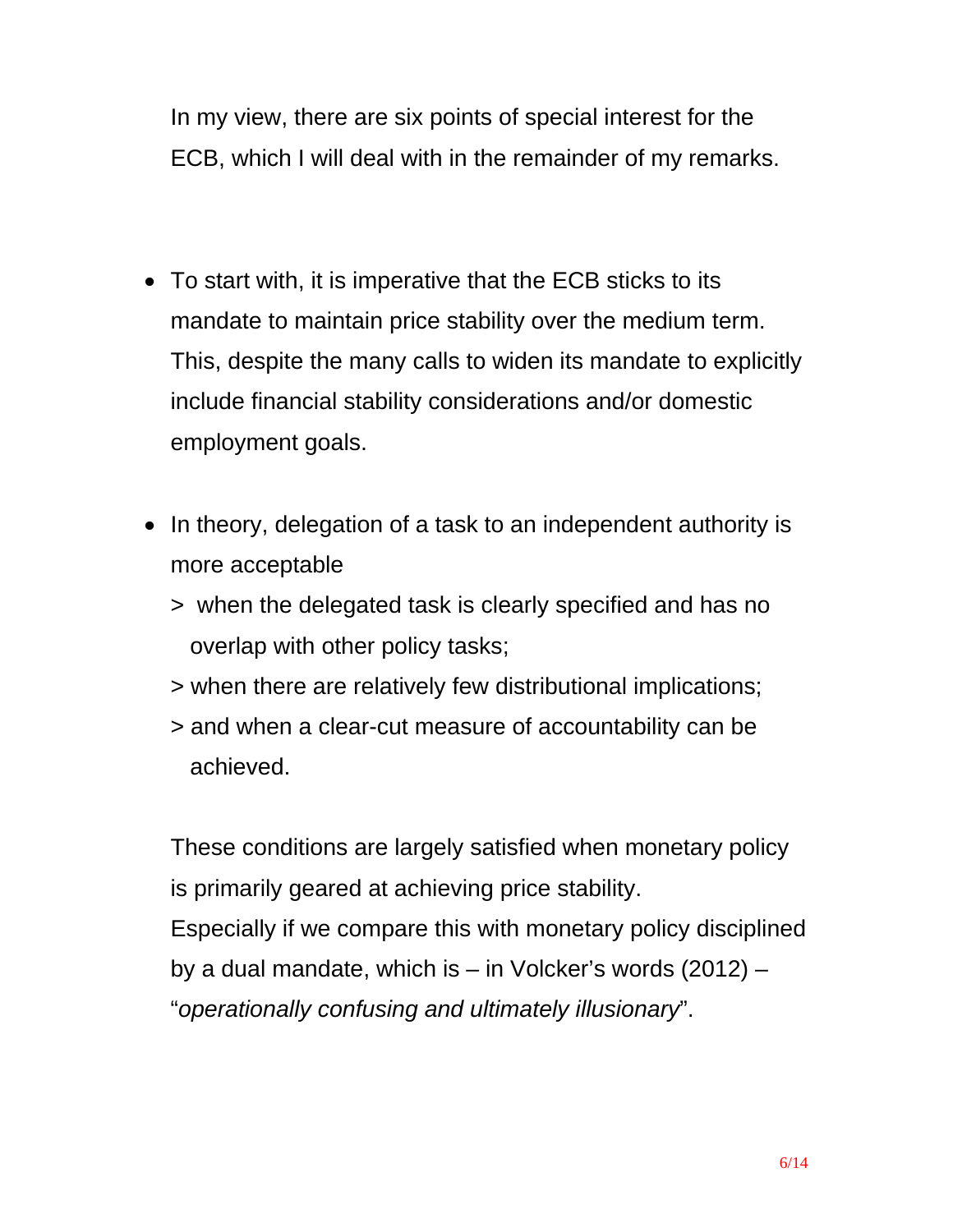• Second, the ECB should continue to explain the rationale behind its unconventional monetary policy measures to the public.

While most major central banks have employed unconventional monetary policy in response to the crisis, the exact measures and foundations have differed significantly across central banks.

The ECB's approach differs from that of the other major central banks in that its unconventional monetary policy measures aim to support the effective transmission of monetary policy to the economy, instead of delivering a direct stimulus.

In this sense, ECB's unconventional monetary policy measures are a complement to, rather than a substitute for, standard monetary policy.

They aim to restore a more normally functioning transmission mechanism and contribute to an environment where standard measures can operate effectively.

Underlying this approach is the euro area's financial structure: in the euro area, banks are the main agents for channeling funds from savers to borrowers, while in many other countries market-based financing predominates.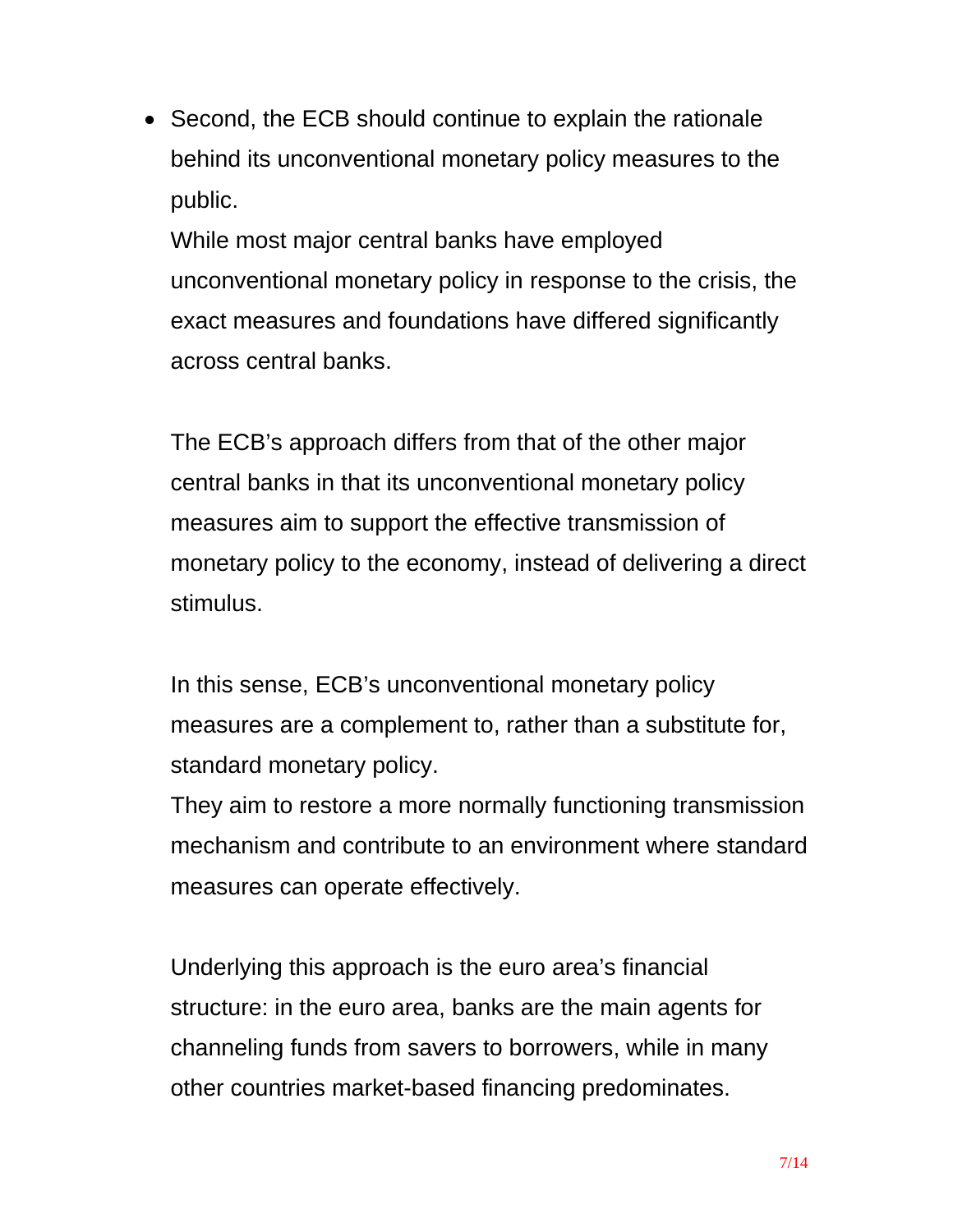The largely bank-based structure of financing in the euro area is reflected in the ECB's monetary policy and in the design of its unconventional monetary policy.

It could hence be argued that ECB's unconventional monetary policy measures are "purely" monetary policy. And, I would add, should also remain there.

 Third, the ECB should take the specific modalities of the unconventional monetary policy-measures into account. For these modalities might influence the extent to which central bank independence is at risk.

After all, large-scale outright asset purchases will result in a different risk profile for the central bank's balance sheet than unconventional monetary policy directed at providing liquidity support to the banking system in collateralized operations. In my view, one particularly nice feature of the bulk of ECB's unconventional monetary policy measures concerns its "natural" or "embedded" exit.

This makes the ECB less sensitive to political pressure than in a situation in which it would have to make an explicit choice for unwinding.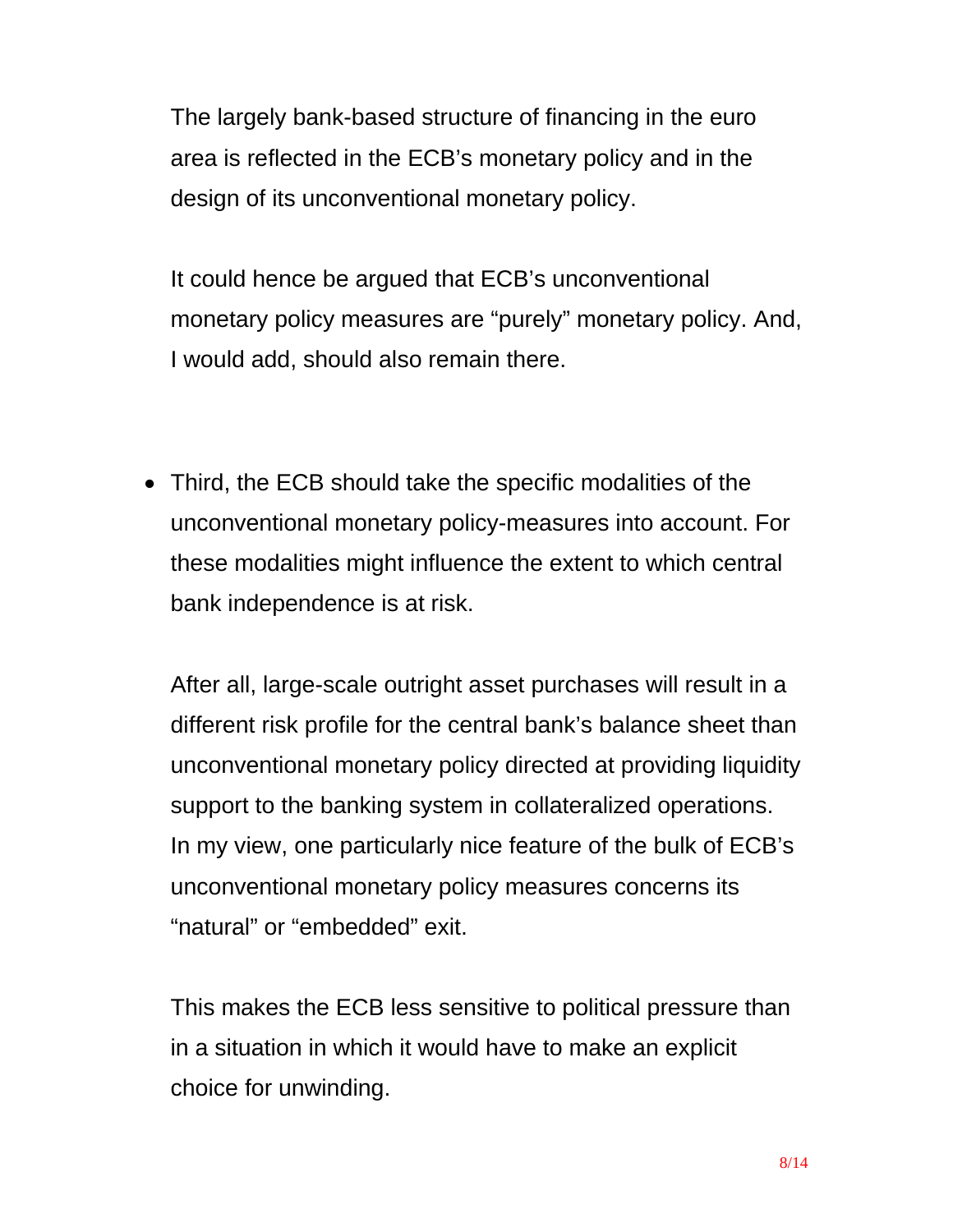For instance, one of the key elements of the ECB's response to the intensification of the sovereign debt crisis was the design of the Longer-Term Refinancing Operations or LTROs.

These LTROs ensured that banks had sufficient liquidity over the medium term, while at the same time embedding phasing-out as a design feature. Or in other words, the exit was taken into account up-front.

• Fourth, the ECB should be clear about the limits of monetary policy and manage expectations of what it can achieve.

This is important because central banks are – undeservedly – considered to be the only player with room for maneuver and therefore subject to unreasonable expectations of what monetary policy might achieve.

These expectations should be downplayed to avoid disappointment with the public and the political pressure that might follow.

In particular, the ECB should stress that the problems in the euro area are not problems that monetary policy can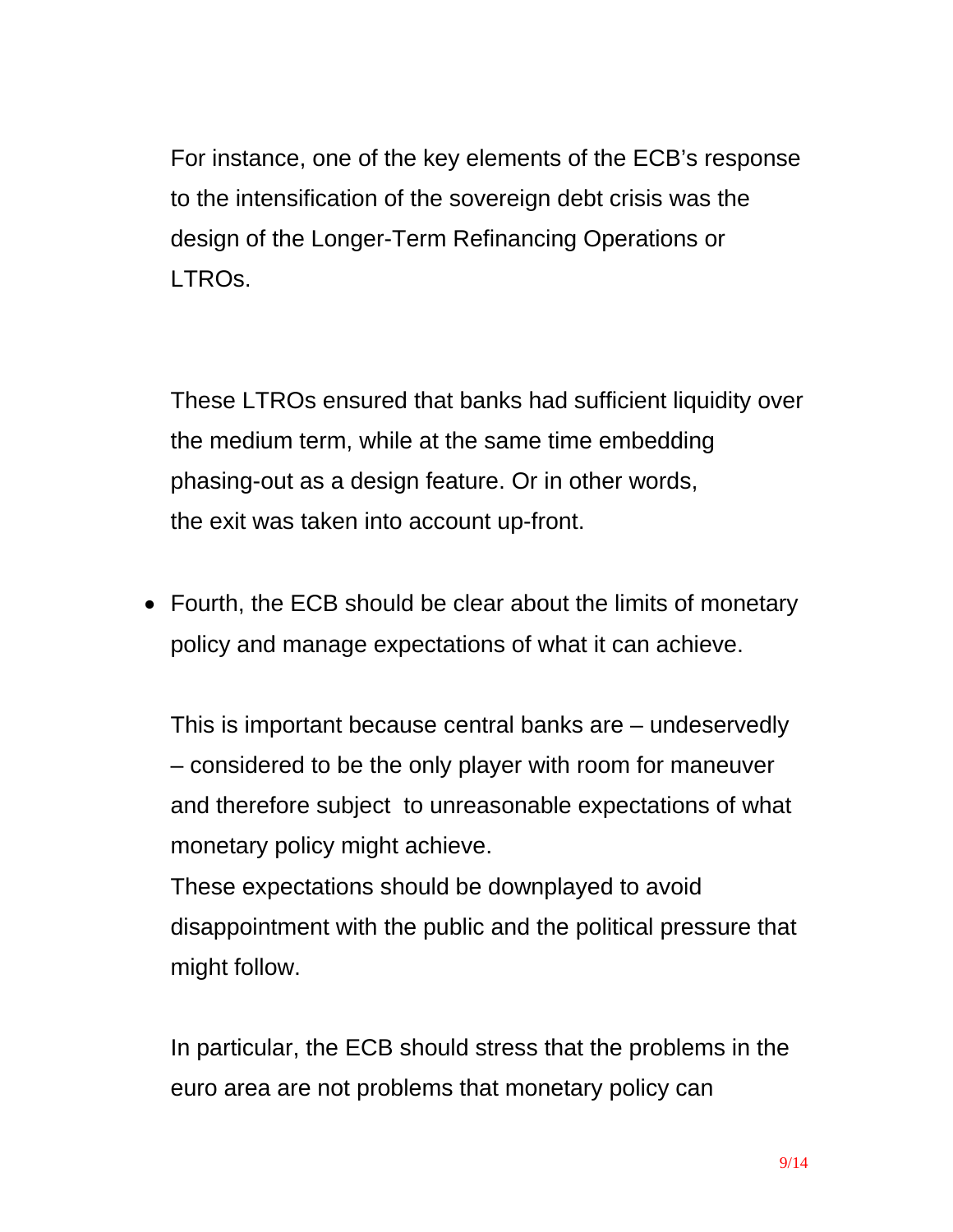completely solve, as they are rooted in weaknesses in banks' balance sheets, weak government finances and supply side rigidities in many economies.

All the ECB could do is provide "breathing space" for banks and governments to act, and it has done so.

• Fifth point, at the same time, the ECB should try to sustain or provide the right incentives to governments and banks. As regards governments, sound public finances are an important underpinning of central bank independence. Conducting an independent monetary policy is made significantly more difficult in the event of large budget deficits. A similar story could be told for labour and especially product market reforms.

That is why I very much argued for and welcomed the explicit conditionality in the form of an ESM programme in the Outright Monetary Transactions scheme.

This ensures that governments make the necessary efforts to restore the sustainability of public finances, reform of the supply side of their economies and in doing so contribute indirectly to central bank independence.

For banks, such conditionality hasn't been used so far. However, given that it is very important to provide the right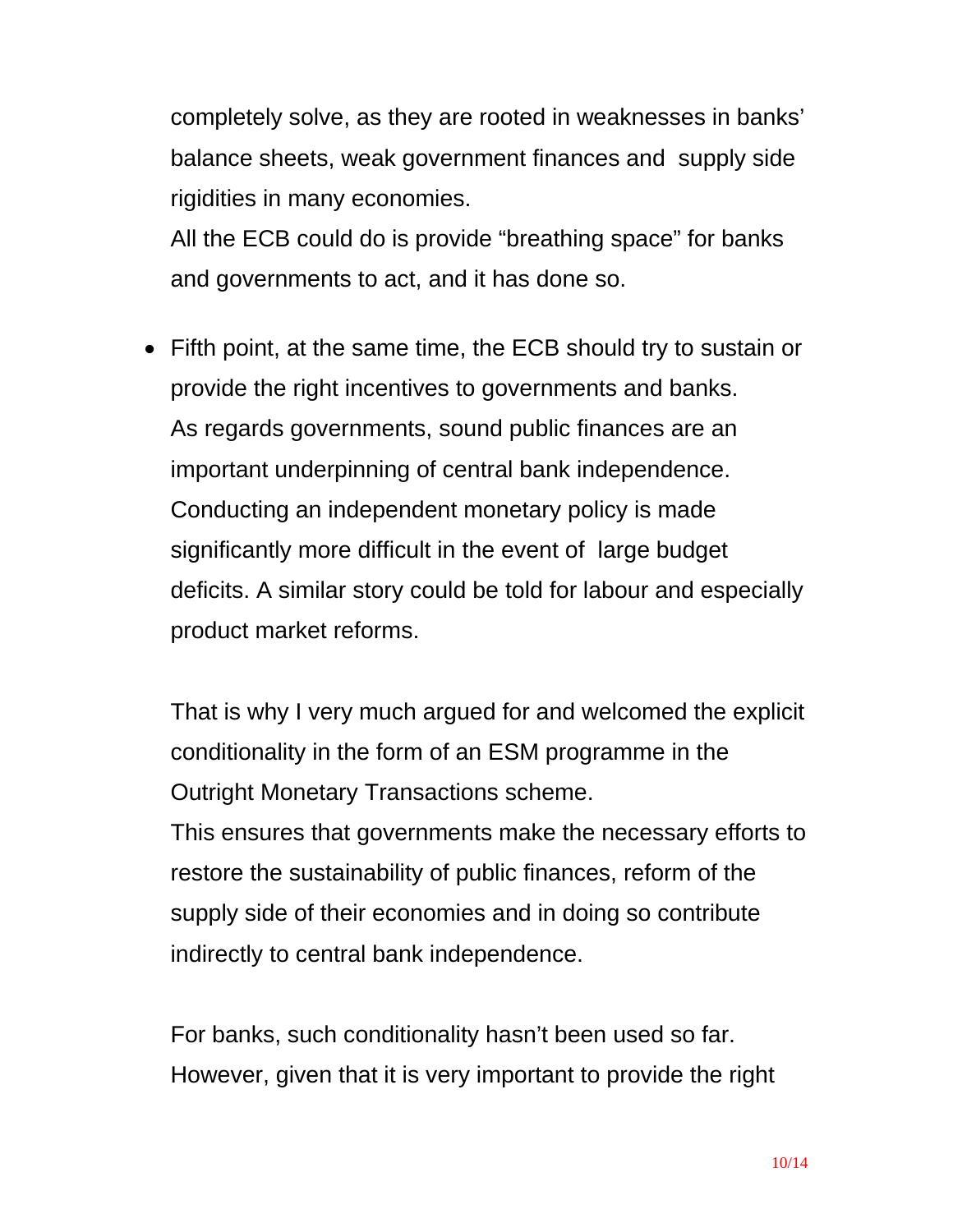incentives, it might be worthwhile to explore whether some kind of conditionality might be introduced for banks in the as yet unforeseen case of new liquidity stress in the euro area. For instance, it might be investigated whether the provision of additional liquidity could be made conditional on strict asset quality reviews or efforts to build up adequate capital.

• This would contribute directly to restoring the health of the financial system and the transmission mechanism. As a consequence, this would lessen the need to sustain unconventional monetary policy over a longer period, and hence also contribute indirectly to reducing the pressure on central bank independence.

Finally, such an approach would help to address the unpleasant side-effects of earlier unconventional monetary policy measures.

[I'm referring for instance to how banks have used LTROs to buy higher-yielding sovereign bonds, and thus contributed to the diabolic loop between governments and banks instead of having provided an impulse to lend to the real economy.]

 Finally, as we all know, central bank independence is sustainable only if it is accompanied by strong accountability and a high level of transparency.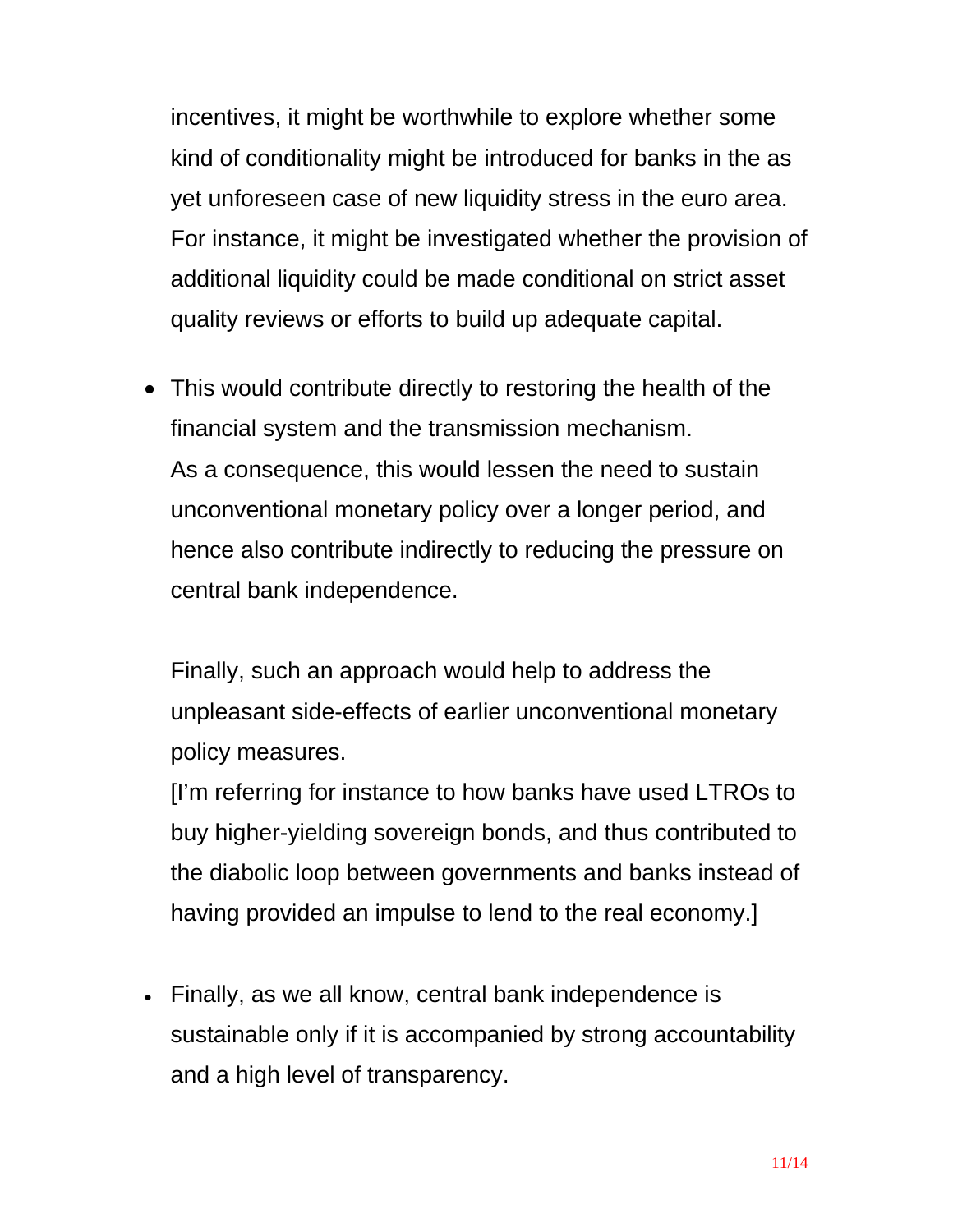As the ECB's role in policy making has increased significantly during the crisis, it needs to find ways to further enhance transparency and accountability.

The public needs to be explained in the clearest possible terms why the ECB has opted, or not opted, to take certain measures.

A richer way of communicating our deliberations would definitely contribute to this.

More openness would also give the public a more balanced impression of the discussions conducted in the Governing Council.

This, in turn, would support the predictability and credibility of our monetary policy.

At the same time, we should avoid that more openness about the deliberations in the Governing Council leads to enormous pressure on the Governors of national central banks and puts the independence of individual Governing Council members at risk.

Members are acting in the interest of the euro area as a whole, but often have to explain these decisions to a predominantly national audience.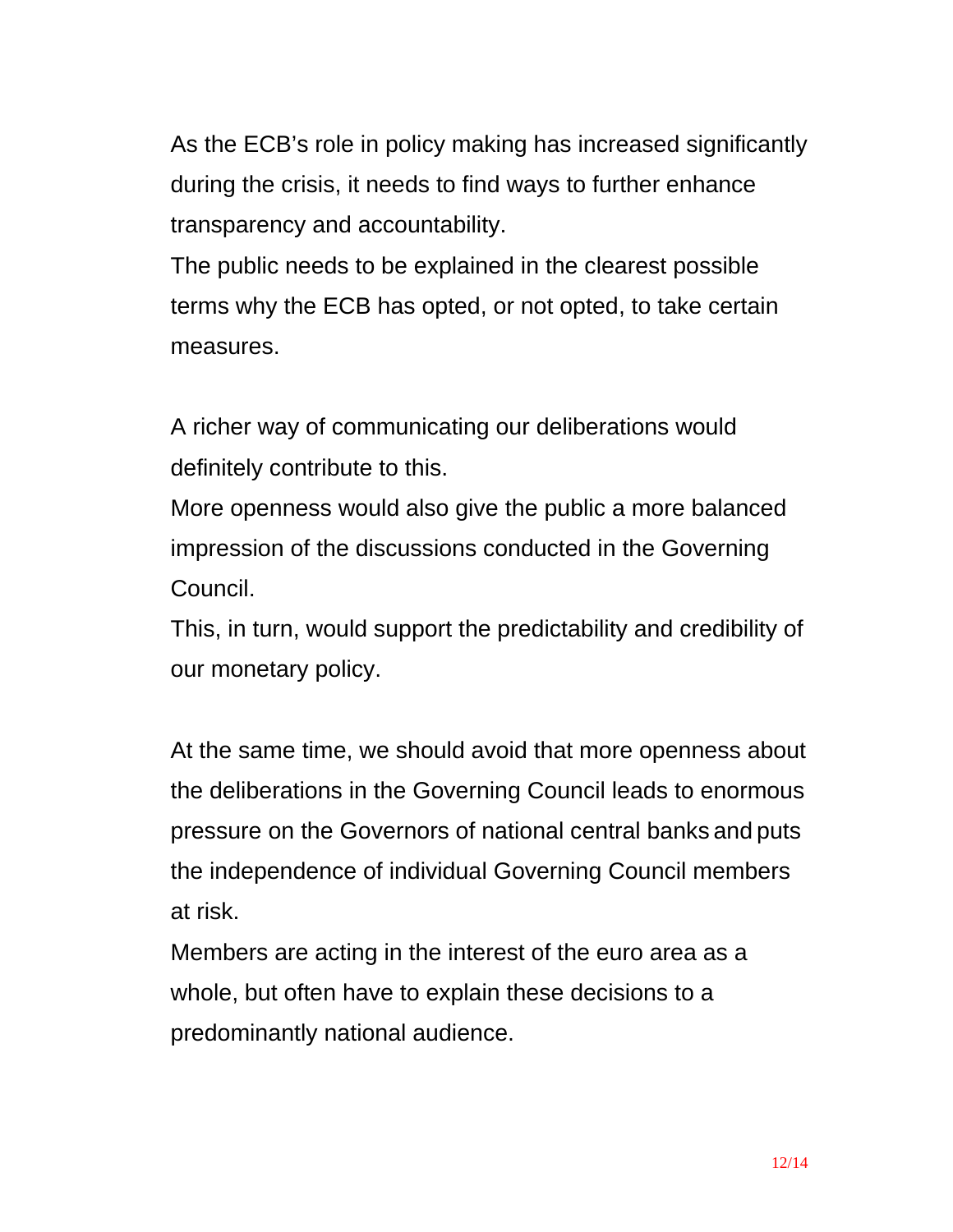A richer way of communicating our deliberations will sharpen the European mandate.

Increased transparency should not jeopardize this important building block of our institution. I therefore believe we should stick to the principle of collective rather than individual accountability.

Let me conclude: "*Independence can't just be a slogan*".

The preservation of central bank independence in a democratic society ultimately depends on asking reasonable deliverables from the central bank.

At the same time, as society changes, the interpretation of "reasonable deliverables" might change over time, and hence the preference for central bank independence.

This has implications for both central banks and governments.

Central banks should not take their independence for granted, but protect it continuously.

Governments, on the other hand, should not put all their hopes on central banks.